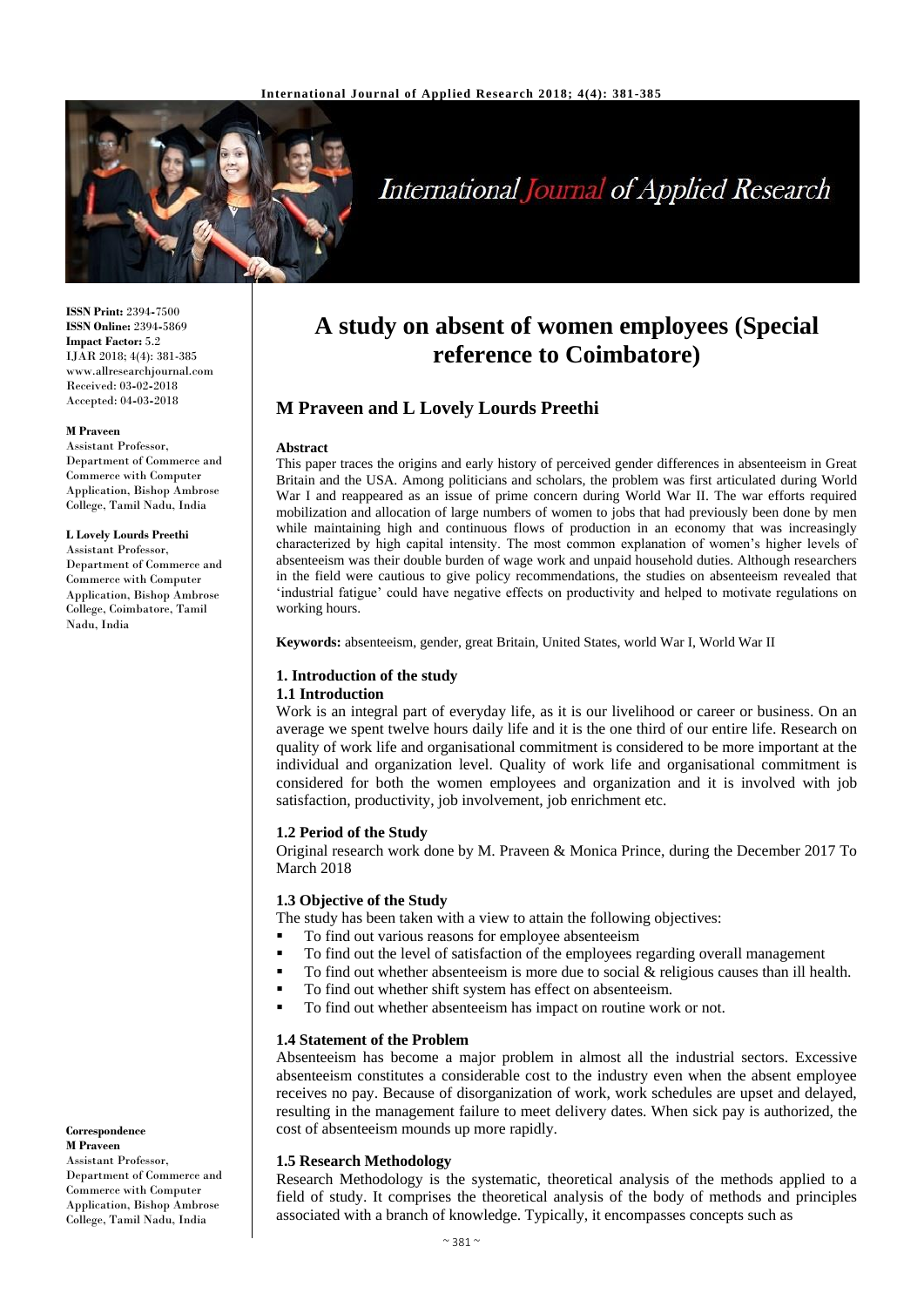paradigm, theoretical model, phases and quantitative or qualitative techniques of their brand products.

### **1.5.1 Sample design**

A sample design is a definite plan for obtaining a sample from a given population. It refers to the techniques or the procedures the researcher would adopt in selecting items for the sample. Sample design is determined before data are collected.

#### **Distribution of Sample**

| S. No | Zone       | No of respondents | Percentage |
|-------|------------|-------------------|------------|
|       | North zone | 38                | 25         |
|       | South zone | 38                |            |
|       | East zone  |                   | 25         |
|       | West zone  |                   | 25         |
|       | Total      | 15،               |            |

The respondents belong to the different areas of the Coimbatore city coming under the preview of the 4 major zones. The zone division of the city is shown in the following table.

## **Zonal division of the city**

| S. No                       | Zones | <b>Areas covered</b>                        |
|-----------------------------|-------|---------------------------------------------|
|                             |       | Avarampalayam, Peelamedu, P.N.palayam,      |
|                             | North | Tatabad, Rathnapur, Gandhipuram,            |
|                             |       | Koundampalayam, Sivanandha colony           |
|                             |       | Katoor, Ram nagar, Raja street, Big bazaar, |
| $\mathcal{D}_{\mathcal{L}}$ | South | Sukkaravarpet, Gopalapuram, Teppakulam      |
|                             |       | area, Nanjudapuram                          |
|                             |       | Race course, Ganesha Puram, G.V.            |
| 3                           | East  | Residency, Ondipudur, Sowripalayam,         |
|                             |       | Hopes, Uppilipalayam, SIHS colony           |
|                             |       | R.S. puram, Gandhi park, Chokkam pudur,     |
| 4                           | West  | Velandipalayam, Venkitapuram, K.K.          |
|                             |       | puram, Seeranaickam palayam,                |
|                             |       | Kamarajapuram, Telungupalayam.              |

## **1.5.2 Statistical tools used in the dissertation**

- Simple percentage analysis
- Rank analysis
- Chi**-**square analysis
- ANOVA

## **2. Analysis and interpretation 2.1 simple percentage analysis**

| <b>Variables</b>                                                       |                                                                                                                                                                                                                                                                                                                                       | <b>No of Respondents</b><br>Percentage |        |
|------------------------------------------------------------------------|---------------------------------------------------------------------------------------------------------------------------------------------------------------------------------------------------------------------------------------------------------------------------------------------------------------------------------------|----------------------------------------|--------|
|                                                                        | Below 25                                                                                                                                                                                                                                                                                                                              | 44                                     | 35.2   |
|                                                                        | 25-30                                                                                                                                                                                                                                                                                                                                 | 37                                     | 29.6   |
| Age Wise                                                               | 30-35                                                                                                                                                                                                                                                                                                                                 | 22                                     | 17.6   |
|                                                                        | 35 & Above                                                                                                                                                                                                                                                                                                                            | 22                                     | 17.6   |
| <b>Education Wise</b><br>Occupation<br>Income<br><b>Marital Status</b> | Total                                                                                                                                                                                                                                                                                                                                 | 125                                    | 100.0  |
|                                                                        | Diploma                                                                                                                                                                                                                                                                                                                               | 6                                      | 4.8    |
|                                                                        | Graduate                                                                                                                                                                                                                                                                                                                              | 49                                     | 39.2   |
|                                                                        | Post Graduate                                                                                                                                                                                                                                                                                                                         | 32                                     | 25.6   |
|                                                                        | Professional                                                                                                                                                                                                                                                                                                                          | 38                                     | 30.4   |
|                                                                        | Total                                                                                                                                                                                                                                                                                                                                 | 125                                    | 100.0  |
|                                                                        | Govt Job                                                                                                                                                                                                                                                                                                                              | $\overline{4}$                         | 3.2    |
|                                                                        | Private Job                                                                                                                                                                                                                                                                                                                           | 110                                    | 88.0   |
|                                                                        |                                                                                                                                                                                                                                                                                                                                       | 11                                     | 8.8    |
|                                                                        | Total                                                                                                                                                                                                                                                                                                                                 | 125                                    | 100.0  |
|                                                                        | <b>Below 10000</b>                                                                                                                                                                                                                                                                                                                    | 108                                    | 86.4   |
|                                                                        |                                                                                                                                                                                                                                                                                                                                       | 6                                      | 4.8    |
|                                                                        |                                                                                                                                                                                                                                                                                                                                       | $\mathbf{1}$                           | $.8\,$ |
|                                                                        |                                                                                                                                                                                                                                                                                                                                       | 10                                     | 8.0    |
|                                                                        |                                                                                                                                                                                                                                                                                                                                       | 125                                    | 100.0  |
|                                                                        |                                                                                                                                                                                                                                                                                                                                       | 67                                     | 53.6   |
|                                                                        | Unmarried                                                                                                                                                                                                                                                                                                                             | 58                                     | 46.4   |
|                                                                        | Total                                                                                                                                                                                                                                                                                                                                 | 125                                    | 100.0  |
|                                                                        |                                                                                                                                                                                                                                                                                                                                       | 11                                     | 8.8    |
|                                                                        |                                                                                                                                                                                                                                                                                                                                       | 52                                     | 41.6   |
| How Often Take Leave                                                   |                                                                                                                                                                                                                                                                                                                                       | 59                                     | 47.2   |
|                                                                        |                                                                                                                                                                                                                                                                                                                                       | 3                                      | 2.4    |
|                                                                        | Total                                                                                                                                                                                                                                                                                                                                 | 125                                    | 100.0  |
|                                                                        |                                                                                                                                                                                                                                                                                                                                       | 84                                     | 67.2   |
|                                                                        |                                                                                                                                                                                                                                                                                                                                       | 18                                     | 14.4   |
| <b>Working Field</b>                                                   | Garments                                                                                                                                                                                                                                                                                                                              | 19                                     | 15.2   |
|                                                                        | Others                                                                                                                                                                                                                                                                                                                                | $\overline{4}$                         | 3.2    |
|                                                                        | Total                                                                                                                                                                                                                                                                                                                                 | 125                                    | 100.0  |
|                                                                        |                                                                                                                                                                                                                                                                                                                                       | 49                                     | 39.2   |
|                                                                        |                                                                                                                                                                                                                                                                                                                                       | 39                                     | 31.2   |
| <b>Experience of Employees</b>                                         |                                                                                                                                                                                                                                                                                                                                       |                                        | 15.2   |
|                                                                        |                                                                                                                                                                                                                                                                                                                                       |                                        | 14.4   |
|                                                                        |                                                                                                                                                                                                                                                                                                                                       |                                        | 100.0  |
|                                                                        |                                                                                                                                                                                                                                                                                                                                       | 62                                     | 49.6   |
| Workloads After Leave Days                                             | No                                                                                                                                                                                                                                                                                                                                    | 63                                     | 50.4   |
|                                                                        | Self-Employment<br>$10000 - 15000$<br>15000-20000<br>20000 & Above<br>Total<br>Married<br>Frequently<br>Occasionally<br>Rarely<br>None Of These<br>Teaching<br>Hospital<br>Less Than 3yrs<br>3 To 5 Yrs<br>5 To 10 Yrs<br>19<br>18<br>Above 10 Yrs<br>125<br>Total<br>Yes<br>Total<br>$\overline{125}$<br>Day Shift<br>$\overline{4}$ | 100.0                                  |        |
| Prefer To Fall Leave                                                   |                                                                                                                                                                                                                                                                                                                                       |                                        | 3.2    |
|                                                                        |                                                                                                                                                                                                                                                                                                                                       |                                        |        |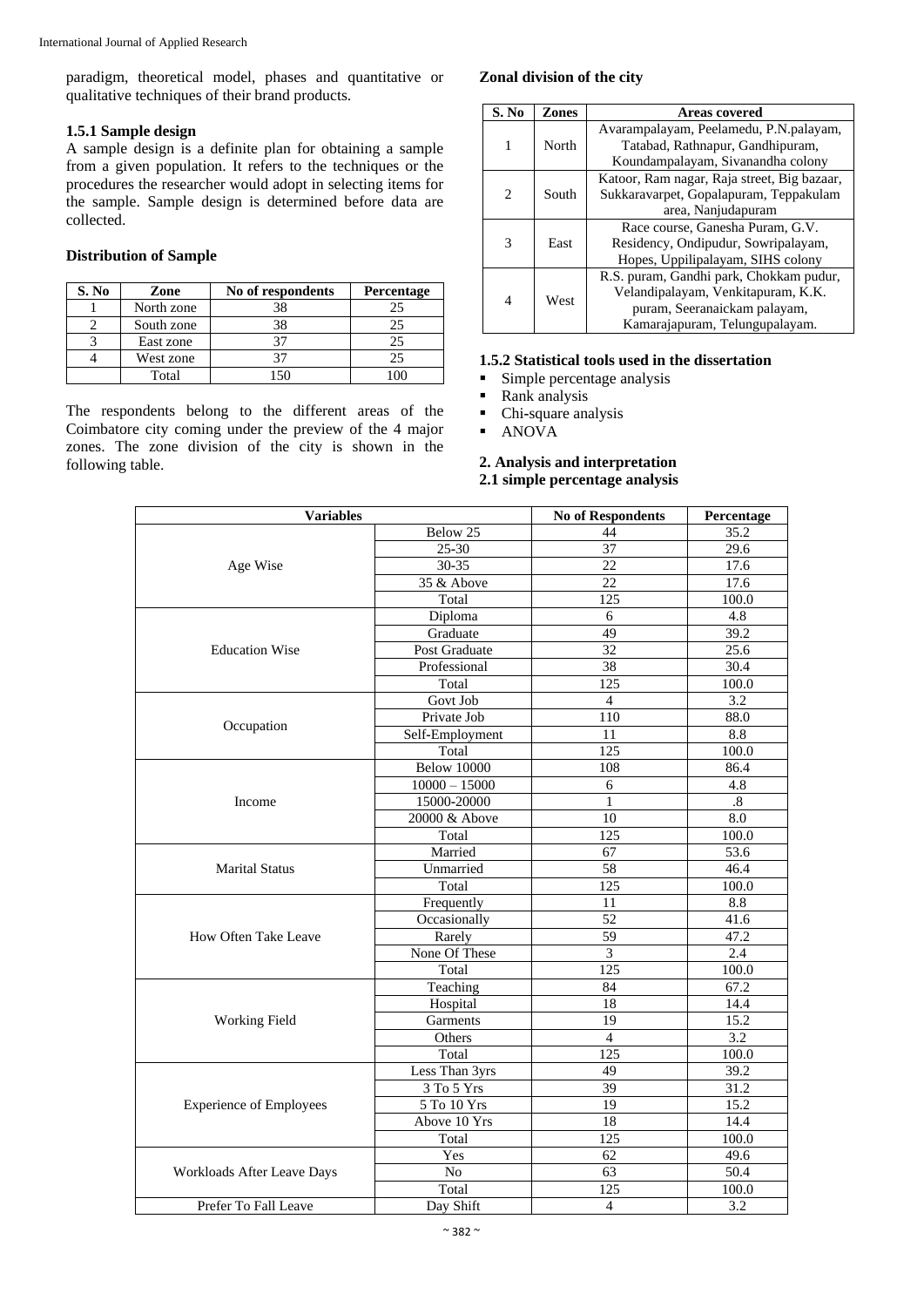|                                 | Night Shift        | 80             | 64.0  |
|---------------------------------|--------------------|----------------|-------|
|                                 | Half Night Shift   | 19             | 15.2  |
|                                 | Half Day Shift     | 22             | 17.6  |
|                                 | Total              | 125            | 100.0 |
|                                 | 12 Days            | 84             | 67.2  |
|                                 | 24 Days            | 18             | 14.4  |
| Number of days absent in a year | 36 Days            | 19             | 15.2  |
|                                 | More Than 36 Days  | $\overline{4}$ | 3.2   |
|                                 | Total              | 125            | 100.0 |
|                                 | 1-2 Days           | 88             | 70.4  |
|                                 | $2-3$ days         | 26             | 20.8  |
| Applying for leave              | $3-4$ days         | 8              | 6.4   |
|                                 | More Than 1 week   | 3              | 2.4   |
|                                 | Total              | 125            | 100.0 |
|                                 | Personal           | 56             | 44.8  |
|                                 | <b>Sickness</b>    | 55             | 44.0  |
| The reason for leave            | Function           | 11             | 8.8   |
|                                 | <b>Work Stress</b> | 3              | 2.4   |
|                                 | Total              | 125            | 100.0 |

H1: There exists close association between type of leave you avail most, work stress do you face, you level of satisfaction in salaries of women employees and their demographic status.

**Table 2.2:** Association between age and what type of leave you avail most

|           |                   | <b>Total</b>                                      |                                                                                                            |         |        |
|-----------|-------------------|---------------------------------------------------|------------------------------------------------------------------------------------------------------------|---------|--------|
| Age       | <b>Sick leave</b> | casual leave                                      | What type of leave you avail most<br><b>Privileged</b><br>9.3%<br>10.5%<br>$0.0\%$<br>$0.0\%$<br>8<br>6.4% | All     |        |
| Below 25  | 24                | 12                                                |                                                                                                            | 3       | 43     |
|           | 55.8%             | 27.9%<br>15<br>39.5%<br>6<br>27.3%<br>15<br>68.2% |                                                                                                            | 7.0%    | 100.0% |
| $25 - 30$ | 19                |                                                   |                                                                                                            |         | 38     |
|           | 50.0%             |                                                   |                                                                                                            | $0.0\%$ | 100.0% |
| $30 - 35$ | 10                |                                                   |                                                                                                            | 6       | 22     |
|           | 45.5              |                                                   |                                                                                                            | 27.3%   | 100.0% |
| 35& Above |                   |                                                   |                                                                                                            |         | 22     |
|           | 31.8%             |                                                   |                                                                                                            | $0.0\%$ | 100.0  |
| Total     | 60                | 48                                                |                                                                                                            | 9       | 125    |
|           | 48.0%             | 38.4%                                             |                                                                                                            | 7.2%    | 100.0% |

**Table 2.3:** Association between education and what kind of work stress do you face

| <b>Education</b> |                                                                                                              | <b>Total</b> |               |               |        |
|------------------|--------------------------------------------------------------------------------------------------------------|--------------|---------------|---------------|--------|
|                  | <b>Target</b>                                                                                                | Night shift  | Work overload | <b>Others</b> |        |
|                  |                                                                                                              |              |               |               | 6      |
|                  | 66.7%                                                                                                        | $0.0\%$      | 33.3%         | $0.0\%$       | 100.0% |
|                  | 17                                                                                                           | 13           | 14            |               | 49     |
| Graduate         | 34.7%                                                                                                        | 26.5%        | 28.6%         | 10.2%         | 100.0% |
| Post Graduate    | 10                                                                                                           |              | 10            | 3             | 32     |
|                  | What kind of work stress do you face<br>31.2%<br>28.1%<br>15<br>39.5%<br>18.4%<br>29<br>46<br>36.8%<br>23.2% | 31.2%        | 9.4%          | 100.0%        |        |
| Professional     |                                                                                                              |              | 12            |               | 38     |
|                  | Diploma<br>Total                                                                                             | 31.6%        | 10.5%         | 100.0%        |        |
|                  |                                                                                                              |              | 38            | 12            | 125    |
|                  |                                                                                                              |              | 30.4%         | 9.6%          | 100.0% |

**Table 2.4:** Association between occupation and with regards to you level of satisfaction in salary

|                 | With Regards To You Level Of Satisfaction In Salary |                                                                                               |                |                        |              |  |
|-----------------|-----------------------------------------------------|-----------------------------------------------------------------------------------------------|----------------|------------------------|--------------|--|
| Occupation      | <b>Highly Satisfaction</b>                          | <b>Satisfaction</b>                                                                           | <b>Neutral</b> | <b>Dissatisfaction</b> | <b>Total</b> |  |
| Govt Job        |                                                     |                                                                                               |                |                        |              |  |
|                 | 80.0%                                               | $0.0\%$                                                                                       | $0.0\%$        | 20.0%                  | 100.0%       |  |
| Private Job     | 10                                                  | 39                                                                                            | 31             | 29                     | 109          |  |
|                 | 9.2%                                                | 35.8%<br>28.4%<br>10<br>$0.0\%$<br>9.1%<br>90.9%<br>14<br>40<br>41<br>11.2%<br>32.0%<br>32.8% |                | 26.6%                  | 100.0%       |  |
|                 |                                                     |                                                                                               |                |                        |              |  |
| Self-Employment |                                                     | $0.0\%$<br>30<br>24.0%                                                                        | 100.0%         |                        |              |  |
|                 |                                                     |                                                                                               |                |                        | 125          |  |
| Total           |                                                     |                                                                                               |                |                        | 100.0%       |  |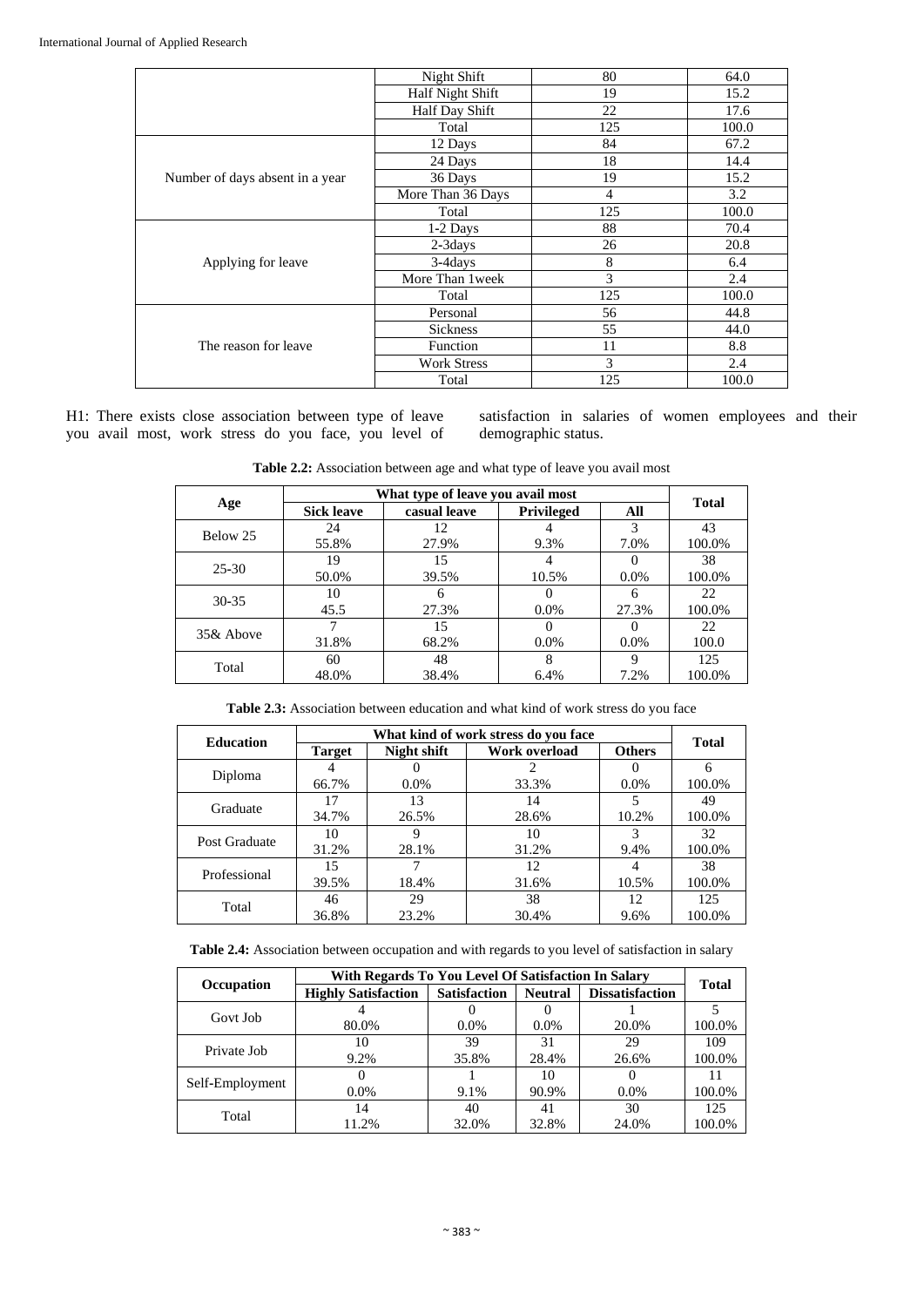**Table 2.5:** result of chi**-**square association between types of leave you avail most, work stress do you face, level of satisfaction in salaries of women employees vs. demographic status

| <b>Variables</b> | <b>Chi-Square Value</b> | DF | <b>Table Value</b> | <b>Remark</b> |
|------------------|-------------------------|----|--------------------|---------------|
| Age              | $29.871^{\mathrm{a}}$   |    | .41                | Accepted      |
| Education        | 4.916 <sup>a</sup>      |    | .58                | Accepted      |
| Occupation       | 43 731a                 |    | .56                | Accepted      |
|                  |                         |    |                    |               |

Level of Significance: 5 per cent of

#### **3. Interpretation**

From the above table it has been inferred that the calculated chi**-**square values are less than the table values 1.41, 58 and 56 at 5 per cent of level of significance. Therefore, the hypothesis framed stands accepted and it is concluded that there exists close association between the type of leave you avail most, work stress do you face, level of satisfaction in salaries of women employees their demographic status.

| <b>Table 2.6:</b> Reasons for Satisfactions Wise Distribution of Employees |  |
|----------------------------------------------------------------------------|--|
|----------------------------------------------------------------------------|--|

| <b>Reasons</b>               | <b>Highly</b><br><b>Satisfaction</b> | <b>Satisfaction</b> | <b>Neutral</b> | <b>Dissatisfaction</b> | <b>Highly</b><br><b>Dissatisfaction</b> | Mean   | Sum    | Rank   |
|------------------------------|--------------------------------------|---------------------|----------------|------------------------|-----------------------------------------|--------|--------|--------|
| Salary Depend                | 5(4.0)                               | 42(33.6)            | 40(32.6)       | 31(24.8)               | 7(5.6)                                  | 2.9440 | 368.00 | ⌒      |
| Bonus Provided By Management | 15(12.0)                             | 42(33.6)            | 16(12.8)       | 30(24.0)               | 22(17.6)                                | 3.0160 | 377.00 |        |
| Working Time                 | 21 (16.8)                            | 73 (58.4)           | 16(12.8)       | 12(9.6)                | 3(2.4)                                  | 2.2240 | 278.00 |        |
| Infrastructure               | 19 (15.2)                            | 53 (42.4)           | 25(20.0)       | 27(21.6)               | (8)                                     | 2.5040 | 313.00 | 4      |
| Welfare                      | 11 (8.8)                             | 38 (30.4)           | 49 (39.2)      | 10(8.0)                | 17(13.6)                                | 2.8720 | 359.00 | $\sim$ |

Source: primary data

#### **4. Interpretation**

It is found from the table 26 that out of 125 employees 42(33.6%) are the group of respondents are said satisfaction in their salary, 42(33.6%) are the group of respondents are said satisfaction in their bonus provided by management, 73(58.4%) are the group of respondents are said satisfaction in their working time, 53(42.4%) are the group of respondents are said satisfaction in their infrastructure 49(39.2%) are the group of respondents are said neutral in their welfare,

The table shows that bonus provided by the management place the first rank with the mean value of 3.0160, and salaries is the second rank with mean value of 2.9440, and welfare is the third rank with the mean value of 2.8720, and infrastructure is the fourth rank with the mean value of 2.5040, and working time is the fifth rank with the mean value of 2.2240.

**H2:** Women employees level of perception towards the satisfaction level is dependent on the monthly income of women employees

|           |                | <b>Table 2.7:</b> Result of anova level of satisfaction of women employees in the working Plac E |  |  |
|-----------|----------------|--------------------------------------------------------------------------------------------------|--|--|
| /ariables | <b>Sources</b> | <b>Sum Of Squares   Df   Mean Square</b>                                                         |  |  |

| <b>Variables</b>             | <b>Sources</b>        | <b>Sum Of Squares</b> | Df  | <b>Mean Square</b> | $\mathbf{F}$ | Sig. |
|------------------------------|-----------------------|-----------------------|-----|--------------------|--------------|------|
|                              | <b>Between Groups</b> | 27.606                | 4   | 6.901              |              |      |
| Bonus provided by management | Within Groups         | 118.042               | 120 | .984               | 7.016        | .000 |
|                              | Total                 | 145.648               | 124 | ۰                  |              |      |
|                              | <b>Between Groups</b> | 24.513                | 4   | 6.128              |              |      |
| Salary                       | Within Groups         | 121.135               | 120 | 1.009              | 6.071        | .000 |
|                              | Total                 | 145.648               | 124 | ۰                  |              |      |
|                              | <b>Between Groups</b> | 11.905                | 4   | 2.976              |              |      |
| Working Time                 | Within Groups         | 133.743               | 120 | 1.115              | 2.670        | .035 |
|                              | Total                 | 145.648               | 124 | ۰                  |              |      |
|                              | <b>Between Groups</b> | 10.690                | 4   | 2.673              |              |      |
| Infrastructure               | Within Groups         | 134.958               | 120 | 1.125              | 2.376        | .056 |
|                              | Total                 | 145.648               | 124 | ۰                  |              |      |
|                              | <b>Between Groups</b> | 55.373                | 4   | 13.843             |              |      |
| Welfare                      | Within Groups         | 90.275                | 120 | .752               | 18.402       | .000 |
|                              | Total                 | 145.648               | 124 | ۰                  |              |      |

From the above table 27, it has been inferred that probability value of ANOVA at 5 per cent does establishes good relationship between the variables tested. Therefore, the hypothesis framed stands rejected. It concluded that the women employees level of perception towards the satisfaction level is dependent on the monthly income of women employees. As it has been understood that from Table: 4.25 except, in the case of women employees level of perception on monthly income of women employees

#### **5. Conclusion**

Thus from the study it has been conducted that most of the women were graduates working in the private job. The women employees are willing to do their work during day shift rather than night shift. The women employees take their leave due to their illness, stress, family situations and due to some personal reasons, women equity to women's symbols peace.

In order avoid the describe the women employees took 1**-**2 days as their leave with the permission of the management. Thus, the management allotted 12 days leave without any loss off pay for leave, The dynamics of today's business environment has changed particularly because of women business leaders playing an important role in making the transition away from business as usual.